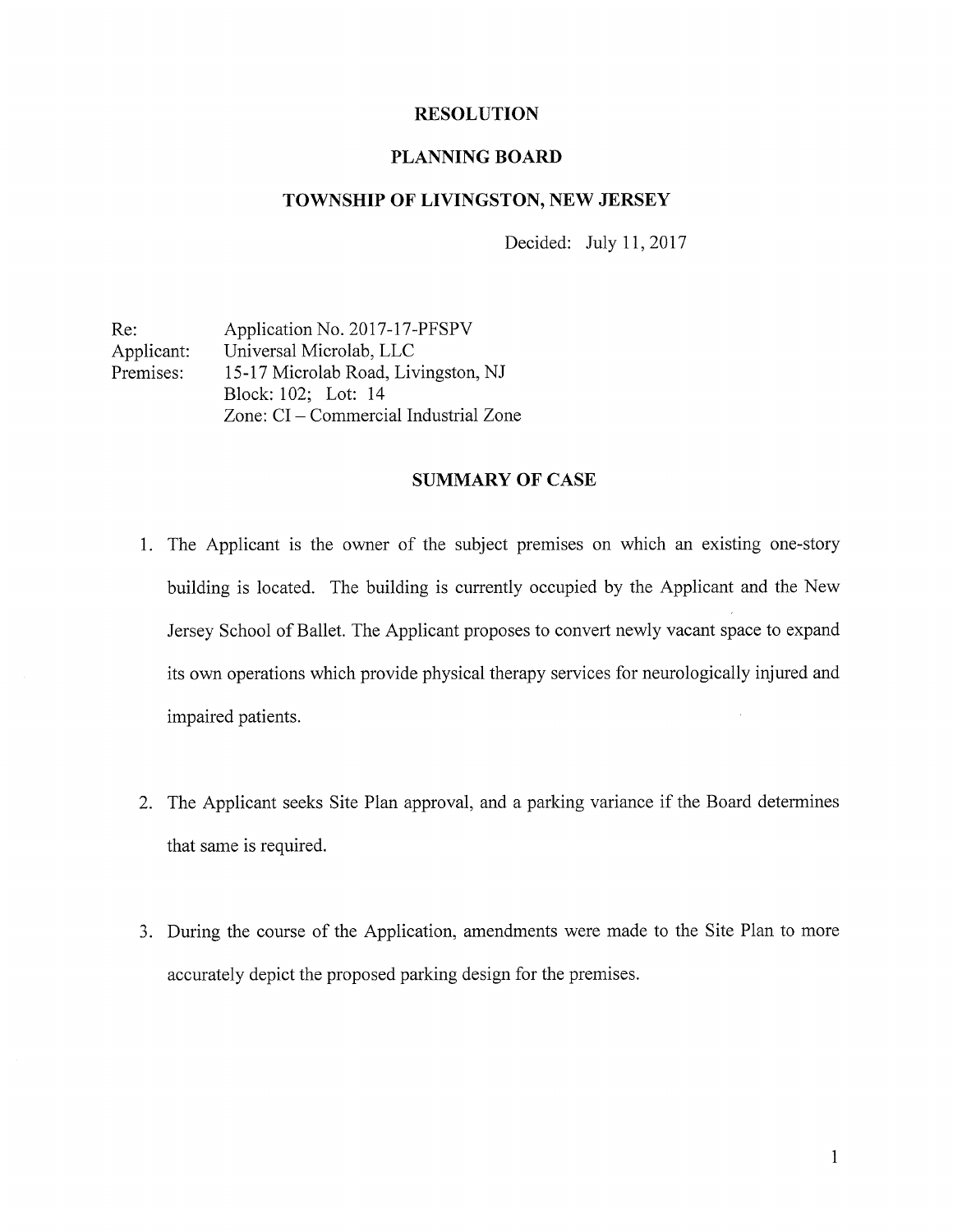- 4. The Applicant was represented by Robert Gaccione, Esq., of Gaccione Pomaco, P.C., of Belleville, New Jersey.
- 5. The Applicant has presented documentation that all required notices of publication and service have been complied with, and that all taxes have been paid to date.
- 6. Hearings were heard before the Board on May 2, 2017 and June 6, 2017.
- 7. Testifying on behalf of the Applicant were:
	- A: Lisa Lasso, a Principal of the Applicant firm;
	- B: Gerald J. Novak, admitted as an expert in architecture;
	- C: Joseph Staigar, admitted as an expert in planning and engineering;
- 8. A Member of the public who appeared to testify as to concerns about the Application was David Fettes, <sup>a</sup> manager of B&E Real Estate, which is located on Microlab Road, directly across from the Applicant premises.
- 9. This property was the subject of <sup>a</sup> prior matter before the Planning Board resulting in <sup>a</sup> Resolution adopted under Application Number 96-23-PFSPV on June 18, 1996.

## FINDINGS OF FACT

1. The Applicant and the tenant, New Jersey School of Ballet, have operated at the subject premises at least since the adoption of the 1996 Resolution. The Applicant currently has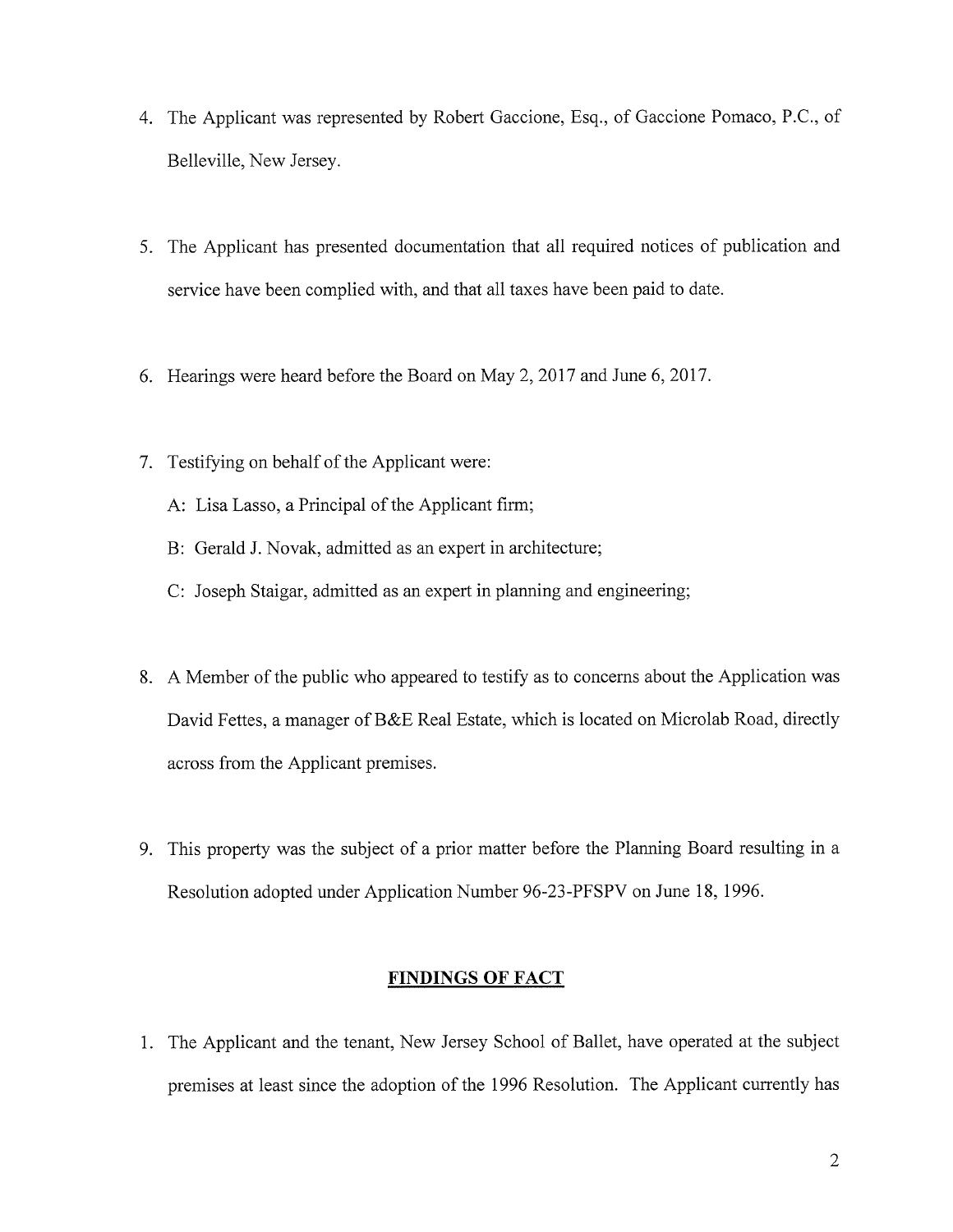vacant space in the building which it intends to convert to its own operation which provides rehabilitation services for persons suffering from brain and neurological injuries. All patients are provided with transportation by van to and from the facility. Parking for Applicant's facility is required primarily for employees and visitors as none of the patients, by virtue of their injuries, are capable of self-driving. Based on Township Code Section 170-94.E.(l), the Applicant's expanded facility would require 91 parking spaces.

- 2. The Applicant proposes to re-stripe and reconfigure the parking on site to provide a total of 118 parking spaces. It further agreed during the course of the hearing to add an additional handicap parking space in the front parking area of the property.
- 3. An issue arose as to whether the tenant, New Jersey School of Ballet, operates as <sup>a</sup> school or a dance studio. A dance school would require only 20 additional spaces so that the proposed parking would be compliant with Township Code. If the operation was considered a dance studio, it would require 59 parking spaces; so that there would be <sup>a</sup> 32 space parking variance required.
- 4. Based upon the findings of the 1996 Resolution, which approved parking for the facility by considering the New Jersey School of Ballet to be <sup>a</sup> school, the Board finds that it is proper to continue that designation for that particular tenant so that the parking requirement for the New Jersey School of Ballet would continue to be 20 spaces. The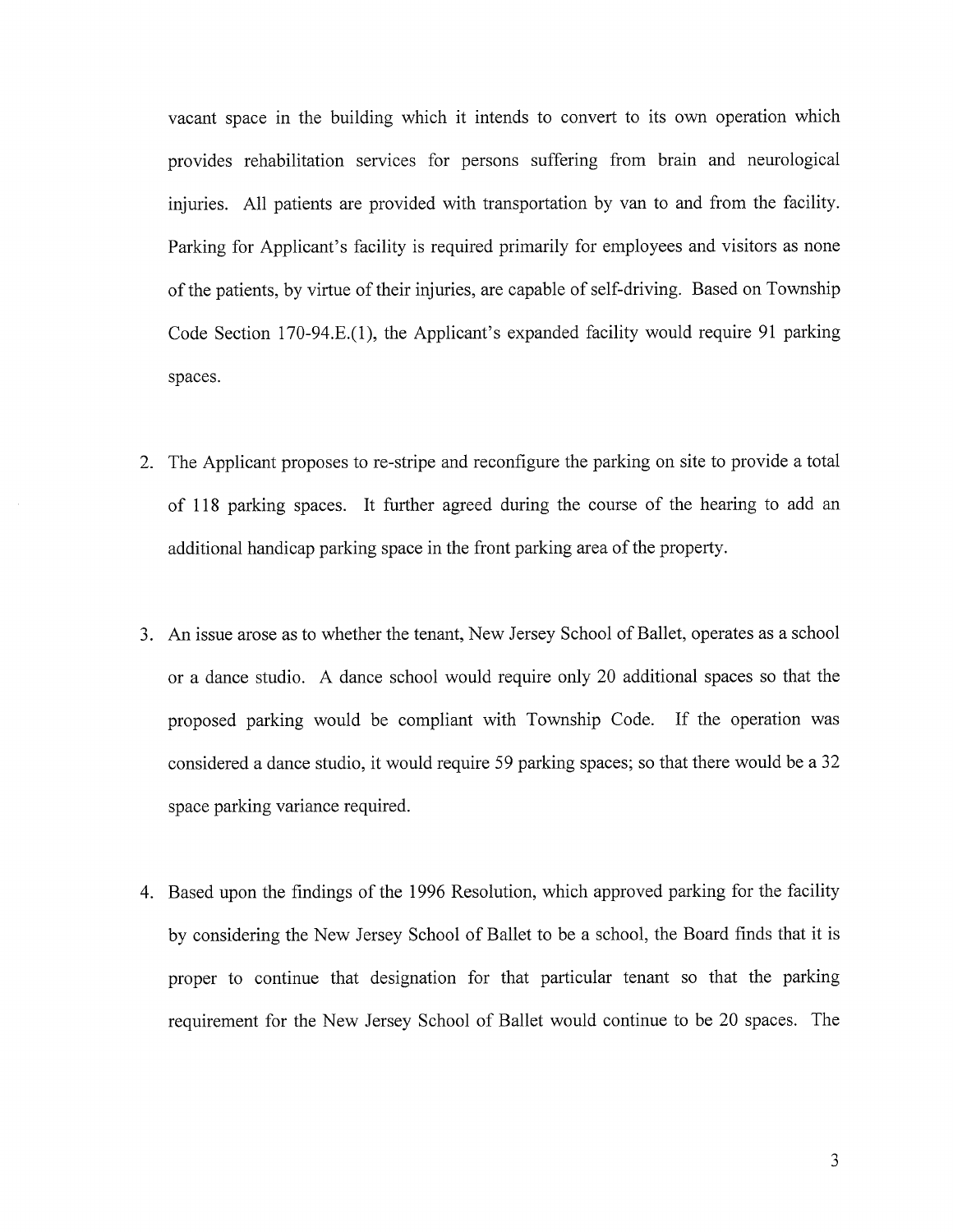number of spaces being provided exceeds the requirement and no parking variance is required.

- 5. The testimony of Ms. Lasso indicated that there are <sup>9</sup> to <sup>12</sup> vans that are parked overnight on the property. This does not cause any interference with the ballet school because there is limited overlapping of the prime operating times for both entities. Additionally, the re striped parking spaces will provide adequate spaces for the vans which are of several different sizes.
- 6. With respect to the vans, the Applicant provided photographs accepted into evidence showing the various types of vans that it employs and are parked overnight. These vans run in various lengths of 15' 8", 16' 6", 19' 1", and 19' 7". Nothing longer in length would be parked on the site.
- 7. The Applicant submitted a schematic site plan Drawing No. A .prepared by Gerald J. Novak and dated June 6, 2017, which showed <sup>a</sup> limited portion of the premises and specified the parking spaces which would be reserved for van parking. That document was admitted as Exhibit A-1, shows parking spaces by specific number, and a copy is attached hereto as "Attachment A" and incorporated herein.
- 8. The Applicant agreed in the course of the hearing that it would direct all employees to park on site and to cease any on street parking to ease parking concerns of the neighbors.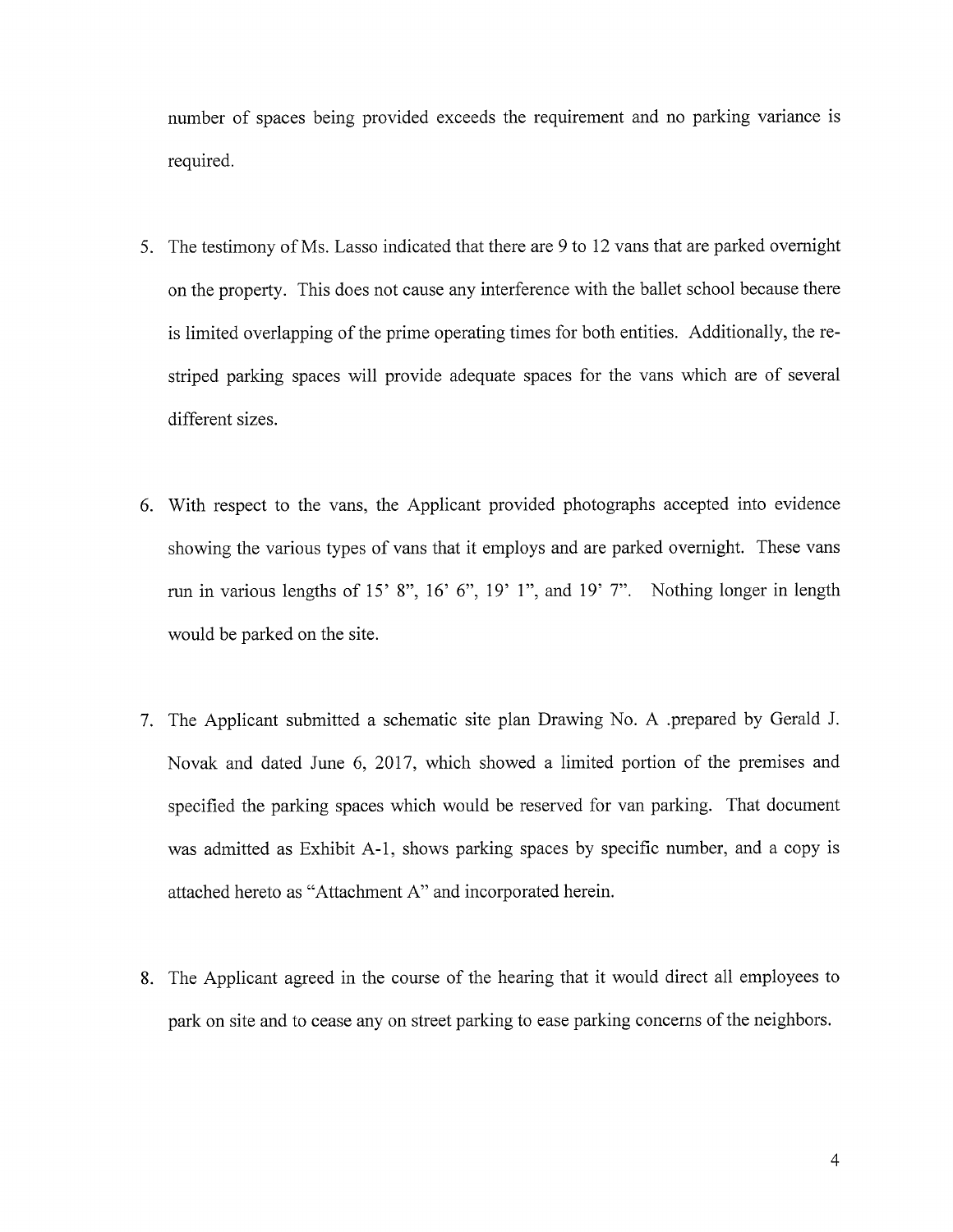- 9. The Applicant also agreed to add one more handicap parking space in the front yard parking area, bringing the total number of spaces to 119, and to add additional landscaping along the front of the property to screen the front yard handicap parking area.
- 10. The Applicant further represented and agreed that none of the vans being parked would have any lettering, logos or commercial designation thereon. Based on that representation, and based upon the proposed use of the vans solely to provide transportation for its patients, the Board determined that these vehicles are of the type and size permissible for on-site parking under the provisions of Township Code Section 170- 94.A.(3).
- 11. The Applicant also agreed to add lettering, on the pavement in front of the spaces as shown on Exhibit A-1 as reserved for van parking, which would identify these spaces as being reserved for van use. The exact text and size shall be submitted to the Township Engineer for approval.

#### CONCLUSIONS OF THE BOARD

1. The Board finds that the Application is fully compliant with Township Ordinances governing Site Plan review and it hereby grants Preliminary and Final Site Plan approval subject to the terms and conditions set forth herein.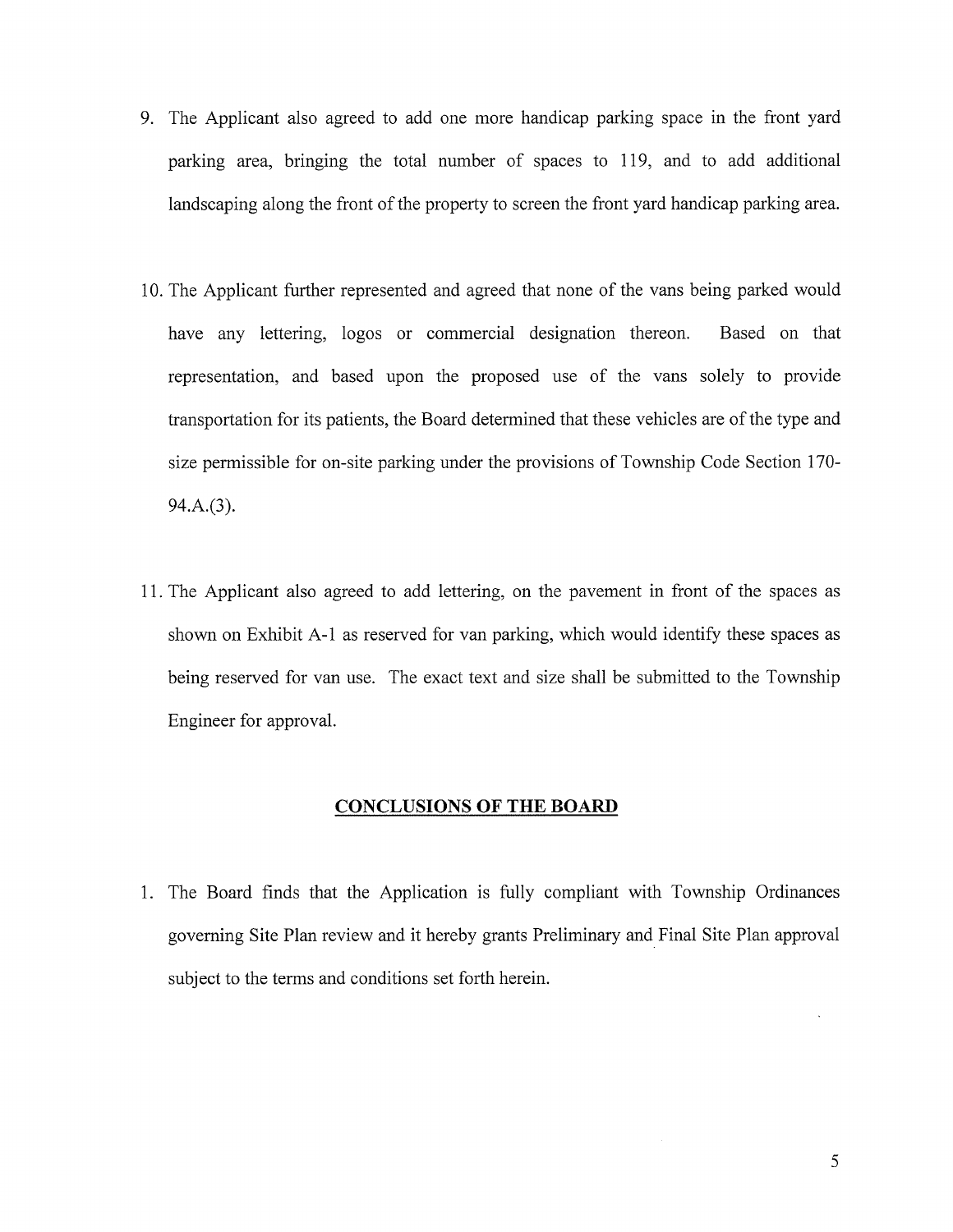- 2. The Board determined and finds that no variances are required because the tenant, New Jersey School of Ballet, has been designated as <sup>a</sup> "school" by prior Resolution and is continuing the same method of operation. The Board further finds that the Applicant's vans are permitted to park on site because their sole use will be to transport patients of the Applicant business to and from the facility.
- 3. The Board hereby requires compliance with the following terms and conditions:
	- A: The existing storage trailer, storage pods and disabled vehicles shall be removed;
	- B: No vans longer than 19' 7" shall be parked on the premises;
	- C: None of the vans parked overnight shall have any lettering or commercial designation thereon, including logos or other commercial indications, and said vans shall be used only for transportation of the Applicant's patients.
	- D: The Applicant shall add lettering on the pavement in front of the parking spaces designated as reserved for van parking as shown on Exhibit A-i. Said lettering shall indicate "Reserved Van Parking" or similar language approved by the Township Engineer.
	- E: The Applicant shall add an additional handicap parking space in the front yard of the property, which shall be van accessible. Additionally, the Applicant shall add additional evergreen shrubbery and landscaping subject to approval by the Township Engineer to screen the front yard parking area;
	- F: The existing salt storage structure shall be removed. A new storage facility shall be installed at the southwest location shown on Drawing SP-1, dated May 17,

6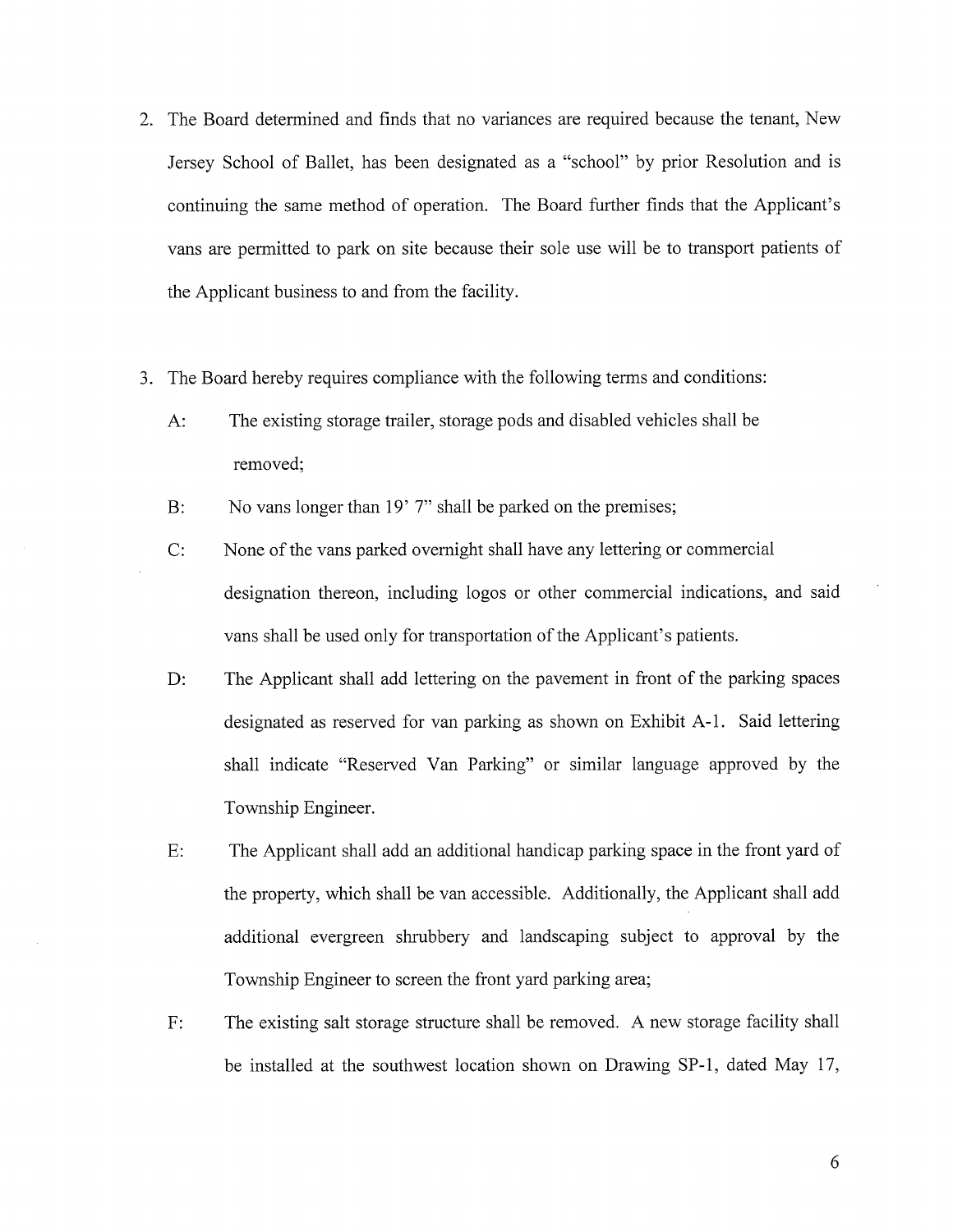2017 revised through May 25, 2017, subject to approval by the Township Engineer as to compliance with environmental protection standards.

- 0. The Site Plan Drawing SP-1 as revised through May 25, 2017 shall be further revised to identify each of the parking spaces that the Applicant agreed would be designated as for Applicant's vans as on Attachment A.
- H. The Board's Model Conditions of Approval attached hereto are incorporated herein and Numbers 1.a, 6, 10, 11, and 19 shall apply.

NOW THEREFORE, for the reasons set forth herein and as stated on the record by the Members of the Planning Board of the Township of Livingston, and consistent with the proofs and testimony presented at the hearing, it is resolved that the Board does hereby approve and grant the Application for Preliminary and Final Site Plan approval, subject to the terms and conditions set forth herein.

 $\frac{1}{\sqrt{2\pi}}$  M. Klein, Chairman

I hereby certify this to be <sup>a</sup> true and accurate copy of the Resolution adopted by the Planning Board of the Township of Livingston on July 11, 2017 wherein Board Members Dinar, Leopold, Ratner, Santola, Alternate No. <sup>1</sup> Rieber (in place and stead of Member Kalishman), Alternate No. <sup>2</sup> Wishnew (in place and stead of Member Silverman, and Klein voted in favor of the Application; they being all of the members both present and eligible to vote..

Coonnactive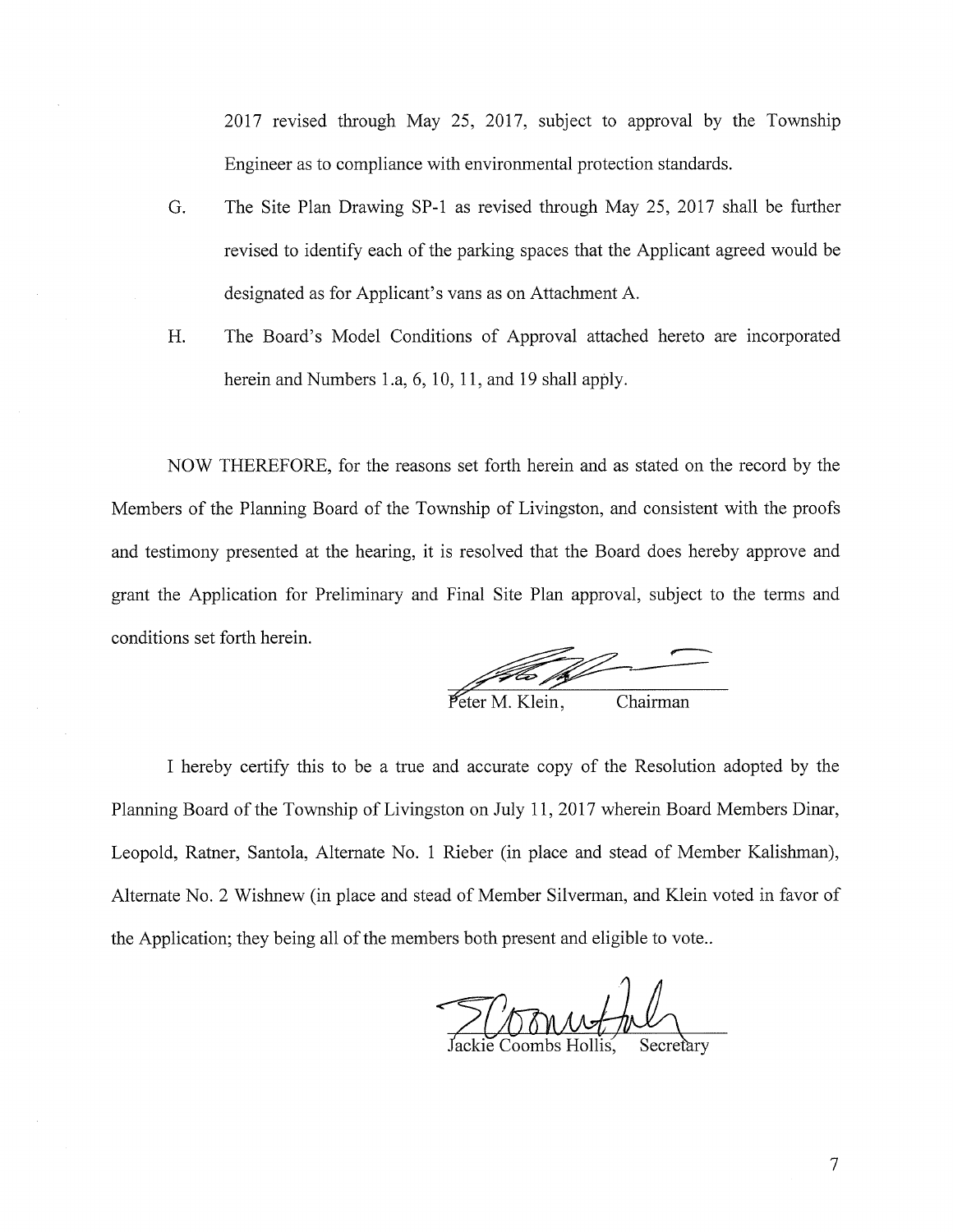### PLANNING BOARD, TOWNSHIP OF LIVINGSTON

## Model Conditions of Approval (As Amended through February 12, 2013)

Every application turns on its own facts and is judged on its own merits. Listed below are models of conditions which may be considered "standard". A standard can be tailored to specific circumstances, and may not always apply. Other or additional conditions may be tailored for any application.

#### 1. Architecture

- a. Rooftop ancillary structures and equipment (other than alternative small energy systems and communications equipment) shall be screened by material compatible with the exterior finish of the building and matching the exterior color of the building as closely as possible.
- b. Enclosures of trash bins, recycling bins or dumpsters shall be of the same type of materials and the same color as the exterior finish of the building.

### 2. Blasting

In the event that blasting be necessary on the Site, the following conditions shall apply in addition to all requirements of federal law or regulations:

- a. All blasting operations shall be performed in strict compliance with N.J.S.A.  $21:1A-128$  et seq. and N.J.A.C. 12:190-1.1 et seq., or superseding requirements.
- b. A pre-blast inspection of all structures on all properties adjacent to the Site or within 200 feet of the intended blasting location (whichever is the greater distance) shall be conducted at Applicant's expense. It shall be conducted no more than 60, nor less than 30, days before blasting commences. A written report of the inspection results shall be provided to the owner of each structure inspected within <sup>10</sup> days after completion of the inspection.
- c. Blasting shall occur only between 10:00 a.m. and 3:00 p.m. on Monday through Friday. Blasting during other hours may be permitted, temporarily, by the Township Engineer upon his finding that a condition constituting an emergency exists and necessitates such permission.
- d. Applicant shall coordinate all blasting with the Livingston Police and Fire Departments. If traffic control is required, it shall be provided at Applicant's expense.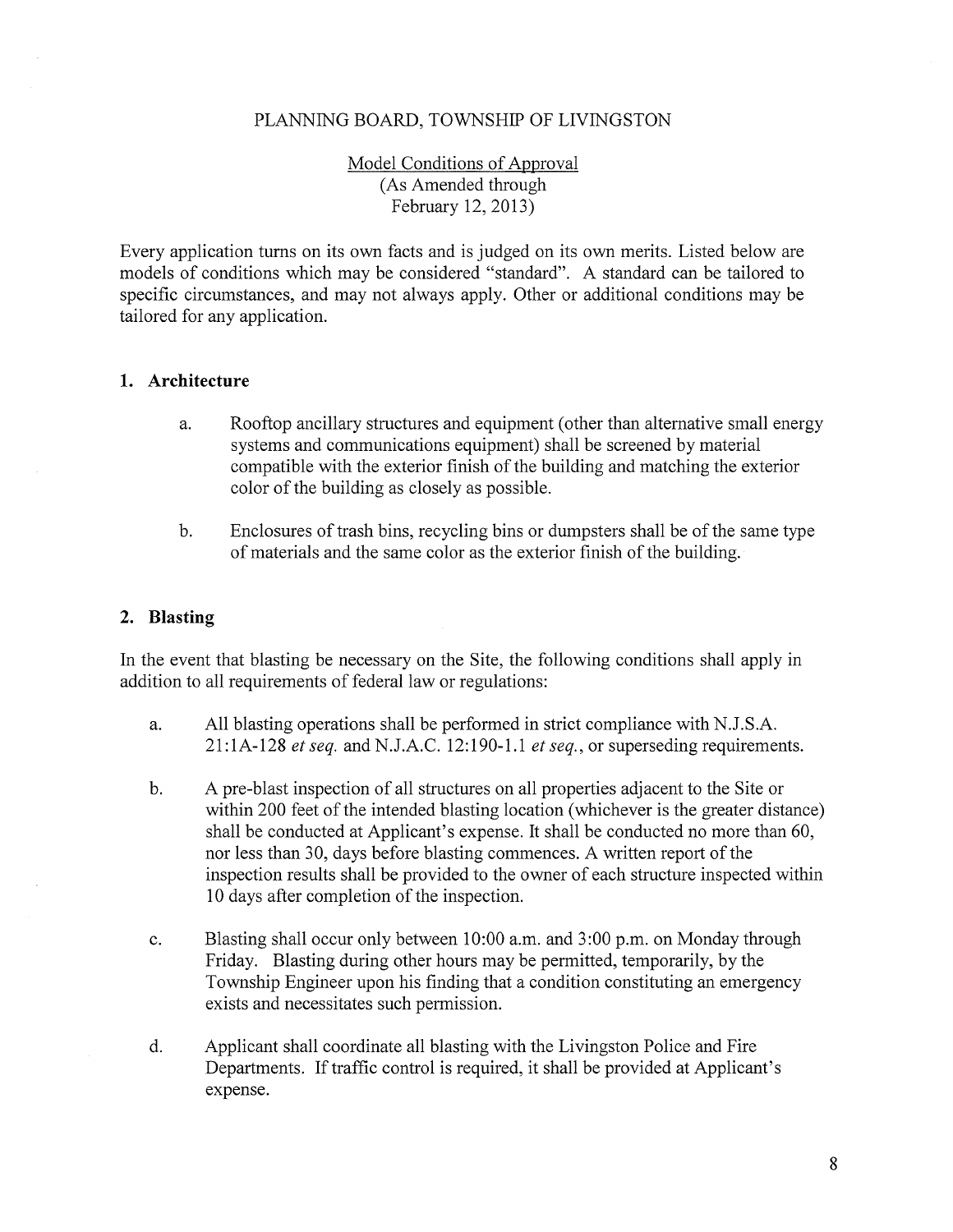- e. Applicant shall give the Township Engineer, the Chief of Police, the Fire Chief, and all owners of structures required to be inspected under "b" above, written notice of scheduled blasting operations to be received not less than 20 days, nor more than <sup>40</sup> days, prior to their commencement. If scheduled blasting operations are delayed or suspended they shall not be resumed until new notice has been given and received. All notices shall include the name and telephone number of Applicant's representative for purposes of receiving and responding to questions and comments.
- f. These conditions do not supersede any requirements of law or regulation that are more strict or restrictive.

### 3. Cleanliness During Demolition or Construction

- a. At the close of each work day the Site shall be thoroughly cleaned and all trash and construction debris, including that within buildings under construction, shall be placed in covered dumpsters. Dumpsters shall be removed from the Site, and replaced, before they overflow.
- b. Not less often than weekly, and whenever else required by the Construction Official or the Township Engineer, the public streets adjacent to the Site shall be manually or mechanically broom swept to remove dirt, mud or debris originating from the Site and located within 500 feet of the Site.
- c. Dust suppression methods acceptable to the Construction Official and the Township Engineer shall be utilized on the Site.

#### 4. Deeds & Easements

- a. All conditions of approval that are continuing conditions shall be set forth within all deeds executed with regard to the Site.
- b. All deeds, easements, dedications or restrictions required by this approval shall be subject to review and approval by the Board Attorney prior to signing and shall be filed for recordation after such approval. The Applicant shall submit proof of such recordation to the Board Secretary, the Township Engineer and the Construction Official prior to the issuance of any permits.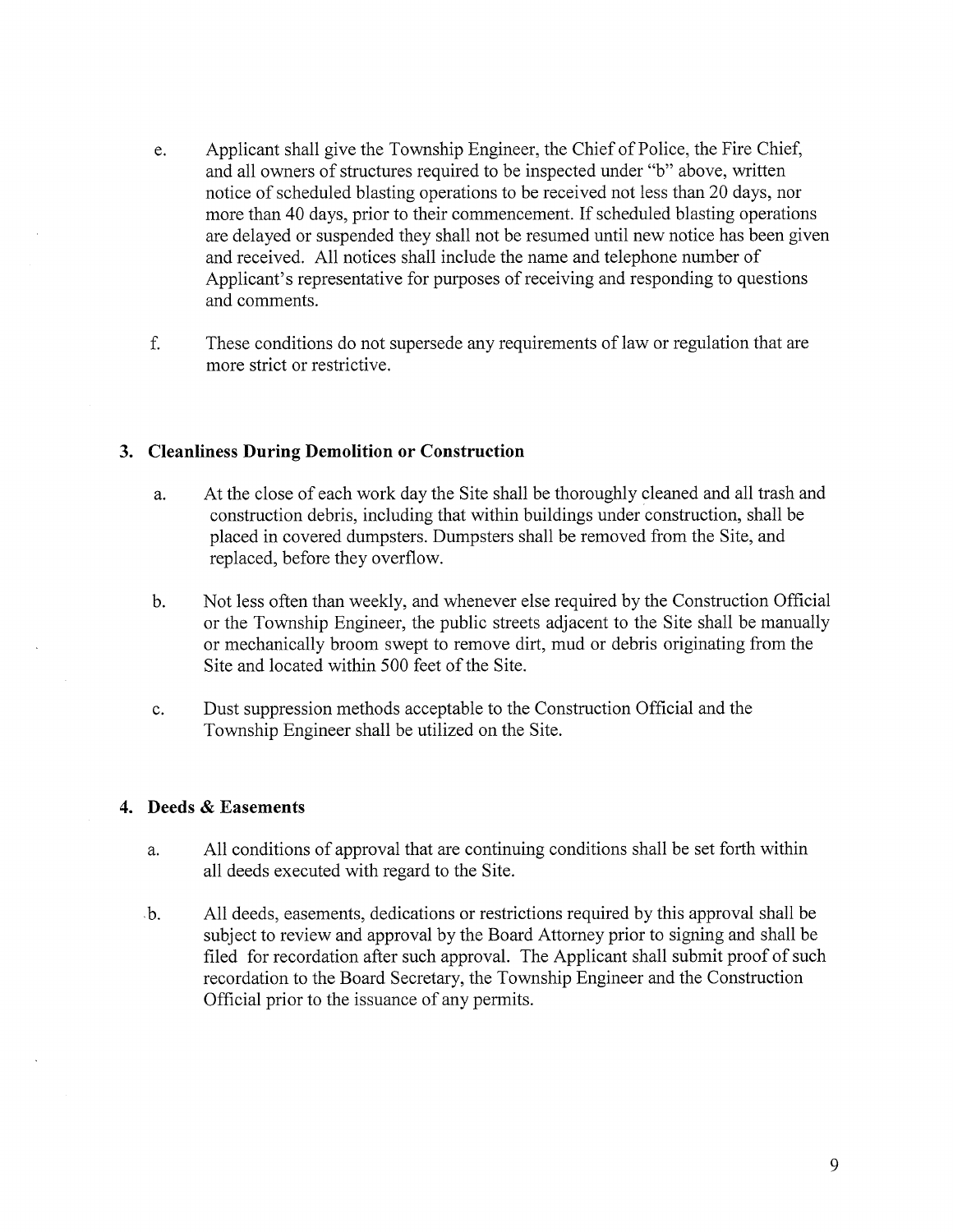## 5. Detention Basins

- a. Stormwater management basins shall be established on lots created for that purpose only. No structures that are not an approved part of the stormwater management system shall be erected on any such lot. Such basins, together with their required landscaping and fencing, shall be completed, and shall have been inspected and approved by the Township Engineer, prior to issuance of the first Certificate of Occupancy.
- b. If the approval of the Application calls for title to such <sup>a</sup> lot to be transferred to the Township; at such time as the Township accepts any new streets or roads on the Site, title to the lot shall be conveyed to the Township provided that the Township Engineer is then satisfied that the basin has been constructed in fill compliance with all applicable requirements. The deed conveying such title shall be subject to prior approval by both the Board Attorney and the Township Attorney.
- c. A maintenance plan meeting the requirements of the Residential Site Improvement Standards or the Township's Stormwater Control Ordinance, or both, as applicable, shall be prepared by Applicant and shall have received the approval of the Township Engineer prior to issuance of any construction permit. Any future revisions to the maintenance plan shall not become effective until the Township Engineer's approval shall have been obtained.
- d. Unless maintenance of the basin is assumed by the Township or <sup>a</sup> public agency as its direct responsibility, (1) the maintenance plan and any future revisions of it shall be recorded upon the deed of record for the property in terms approved in advance by both the Board Attorney and the Township Attorney; and, (2) the Applicant shall provide a performance bond for such maintenance, including landscaping and cleanliness.

## 6. Final Plans

Prior to the issuance of any Township permit for demolition of any structure, preparation of the Site, or construction of any improvement:

- a. The full text of all of the conditions of this approval, and all plan changes agreed to in the course of the hearing, shall be set out on final plans submitted to the Construction Official, the Township Engineer and the Board Secretary; and
- b. Such final plans shall have been reviewed by the Board Secretary or the Board's Planning Consultant for determination of whether the plans conform to the Board's approvals and shall then have been signed by the Board Chairman, the Board Secretary and the Township Engineer.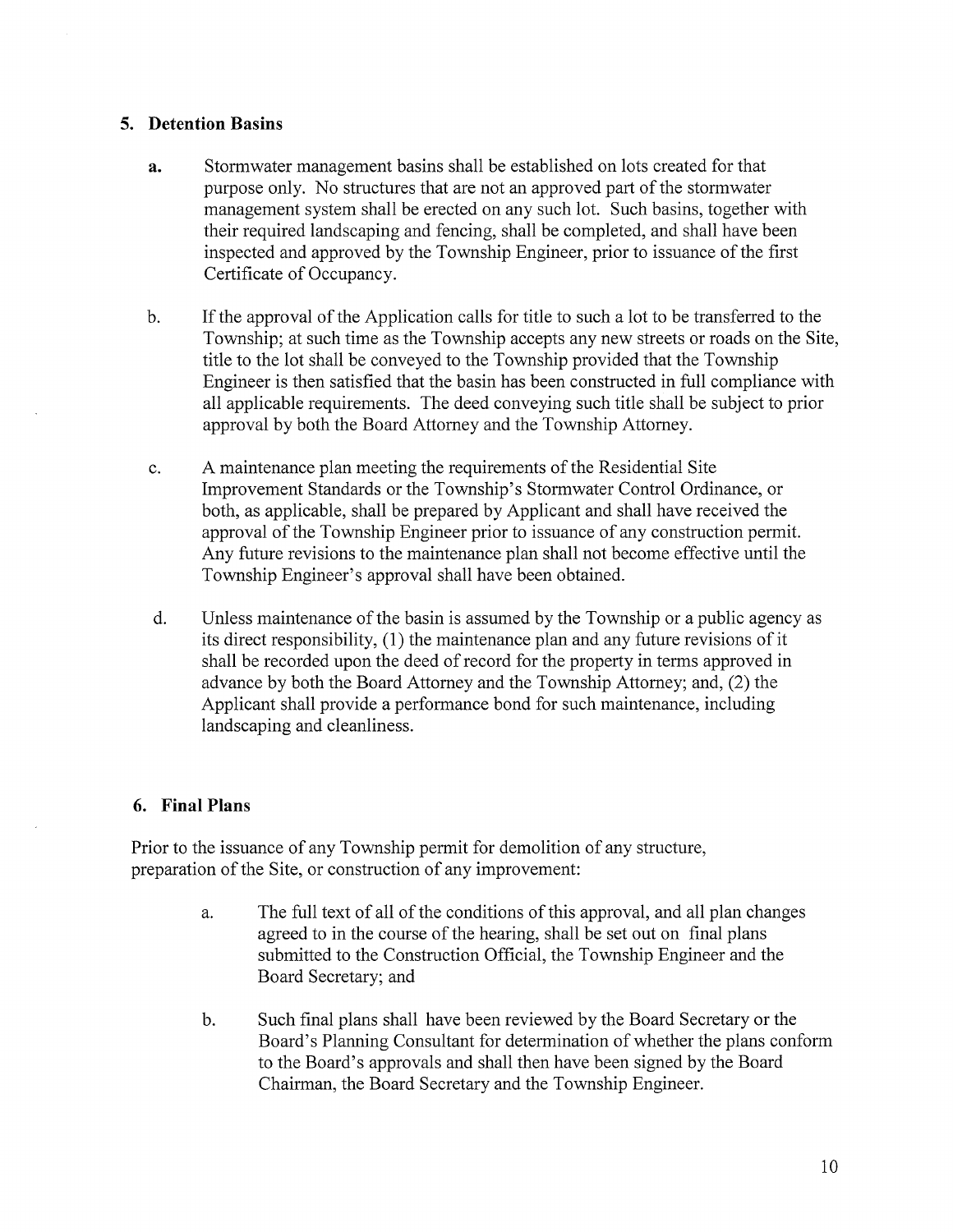c. Such final plans shall comply with the Uniform Construction Code and the Barrier Free Subcode as then in force in the State of New Jersey. If, during performance of work pursuant to the Board's resolution and permits that have been issued, field conditions indicate need for change(s), such need shall be called to the attention of both the Construction Official and the Township Engineer for approval of any such change before it is implemented. If any such change is significant, permission to amend the Site Plan may have to be sought from the Planning Board. Until all requirements under approved plans and the Uniform Construction Code, including accessibility requirements, have been completed or bonded, any certificates of occupancy issued shall be temporary certificates only.

## 7. Flood Hazards

- a. Insert on the final site plan and/or subdivision map a metes and bounds description of all flood hazard areas located on the Site.
- b. Insert in all deeds for individual lots that contain or are adjacent to flood hazard areas, and on the preliminary and final subdivision maps or plats, the following covenant: "The lands designated herein contain flood hazard areas. There shall be no disturbance of any kind as to any flood hazard area unless permitted by N.J.D.E.P. pursuant to the Flood Hazard Control Act, N.J.S.A. 58:16A-50 et. seq. or superseding requirements."

# 8. Guarantees and Bonds

- a. The approval of this Application is subject to the posting, with terms acceptable to the Township Engineer, of any and all required performance guarantees, bonds, soil erosion and sediment control approvals, and any other requirements of Township ordinances prior to the issuance of any permits for commencement of site preparation or construction.
- b. This approval is also conditioned upon the Applicant's providing, prior to issuance of the first Certificate of Occupancy, a performance guarantee acceptable to the Township Engineer for any aspects of the approved landscaping or fencing that has not been completed by the time of issuance of such certificate.

## 9. Landscaping & Environmental Protection

a. All deciduous trees planted shall have <sup>a</sup> caliper of not less than 2.5 inches measured at <sup>a</sup> height of 4.5 feet above ground level. All evergreen trees planted shall have a height of 6.0 to 8.0 feet.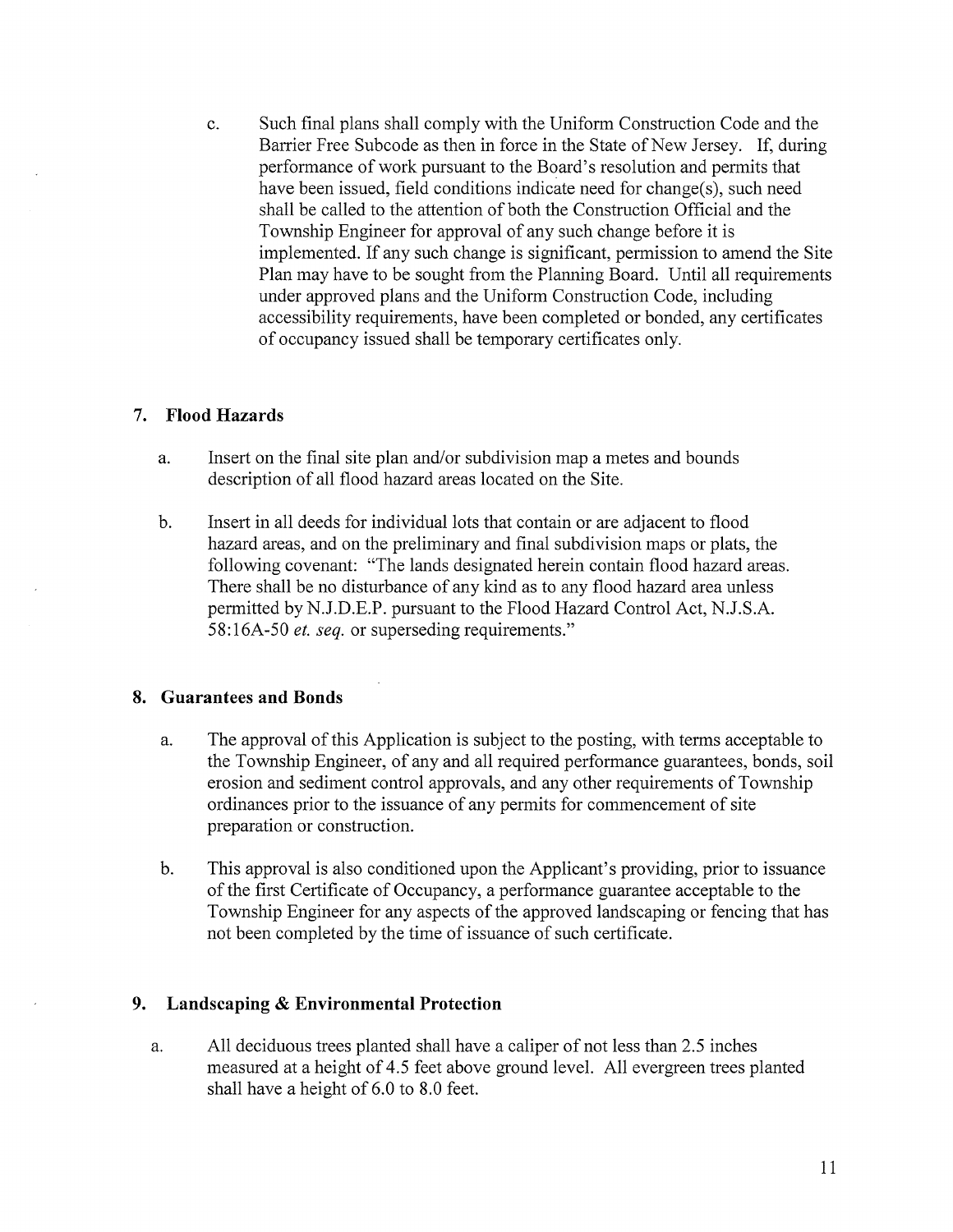- b. Street shade trees shall be planted as required by Township Code § 170-72 and shall not be included in the calculation of Replacement Trees required by the Trees Ordinance.
- c. Any tree or other planting installed in accordance with the plans which dies shall be replaced, within the current or next planting season, in kind and at the same size as it had reached at the time of death; except that if it died more than three years after planting its replacement need not be larger than the size it had reached three years after planting. The same replacement requirements shall apply to any tree or other planting installed in accordance with the plans if subsequently removed because of damage or disease.
- d. No tree existing on the Site at the time of filing of the application shall be removed unless removal is approved under the Trees Ordinance or by this Board. Every existing tree to be preserved shall be tagged and shall be shown on the Site Plan or Subdivision Plan. During site preparation and during construction, each such tree shall be protected by snow fencing or a more substantial means approved by the Construction Official. No soils, excavated materials, or any construction equipment or building materials, shall be stored or operated within a root protection zone that shall be the greater distance of (i) the crown drip line, or (ii) <sup>a</sup> distance equal to caliper multiplied by one  $(1)$  foot, (but never less than eight  $(8)$ ) feet from the trunk of <sup>a</sup> tree to be preserved), or anywhere else where such soil or materials can adversely affect the health of trees to be preserved. All work done within the root protection zone shall be accomplished with hand tools.
- e. The grade of land located within the root protection zone shall not be raised or lowered more than three (3) inches unless compensated for by welling or retaining wall methods; but in no event shall welling or retaining walls be installed less than eight (8) feet from the trunk of <sup>a</sup> tree.
- f. During site preparation or construction, no fuel storage, and no refueling, maintenance, repair or washdown of construction vehicles or equipment, shall occur within fifty (50) feet of any tree to be preserved.
- g. Any provision of the Trees Ordinance, Chapter 306 of the Code of the Township of Livingston, that establishes <sup>a</sup> conflicting standard or requirement shall control.
- h. No mulch shall be placed, or allowed to accumulate, within six inches of the trunk of any tree or shrub planted on the Site in compliance with this resolution. Mulch shall not be applied, or allowed to accumulate, elsewhere within the drip line of the tree or shrub to <sup>a</sup> depth in excess of four inches.

## 10. Noise

a. No site preparation, demolition or construction activity shall be performed on the

12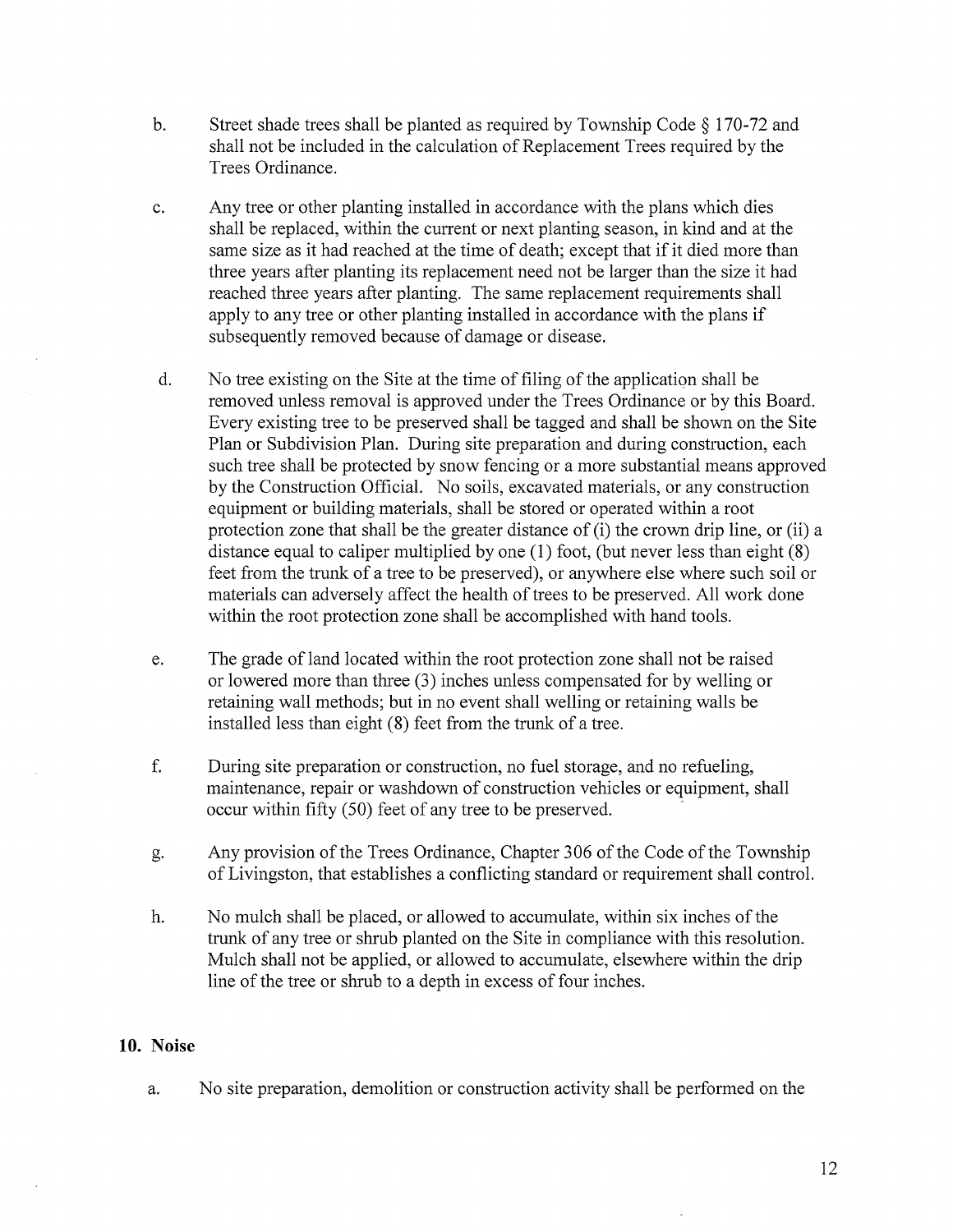Site on Sundays, or before 7:30 a.m. or after 5:00 p.m. on weekdays, or before 9:00 a.m. or after 5:00 p.m. on Saturdays or federal holidays.

- b. All vehicles and motorized machinery operated on the Site shall be equipped with properly operating mufflers.
- c. No site preparation, demolition or construction activity (other than authorized blasting) shall produce, at the property line, (i) continuous airborne sound at a sound level in excess of 65 dBa, or which has an octave band sound pressure level in decibels which exceeds the standards provided in 32 N.J.R. 2230 et. seq., or (ii) impulsive sound in air which has a peak sound pressure level in excess of 80 decibels, or (iii) impulsive sound in air which repeats more than four times in any hour and has a peak sound pressure level in excess of 50 decibels.
- d. Relief from these noise conditions may be permitted, temporarily, by the Township Engineer upon his finding that a circumstance constituting an emergency exists and necessitates such permission.

### 11. Other Governmental Approvals

- a. Applicant shall comply with all applicable Federal, State and local laws and regulations and obtain any other governmental approvals required for implementation of this application as approved. If any other governmental agency or authority grants a waiver of or variance from any law, rule or regulation, or imposes any condition or requirement, which affects this approval or any of the conditions contained herein, then this Board shall have the right to review such action as it relates to this Board's approval or conditions and to modify, amend or revoke its approval and/or conditions.
- b. No Township permit for demolition of any structure, or preparation of the Site or construction of any improvement shall be issued until proof of request for such required approvals and any action thereupon, shall have been presented to the Construction Official and the Board Secretary by the Applicant.

## 12. Paving and Sidewalks

- a. Applicant shall install the top course of street paving:
	- (1) For residential development not later than the earlier of three (3) years after the issuance of the first Certificate of Occupancy or three (3) months after fifty percent (50%) of residential units have received Certificates of Occupancy.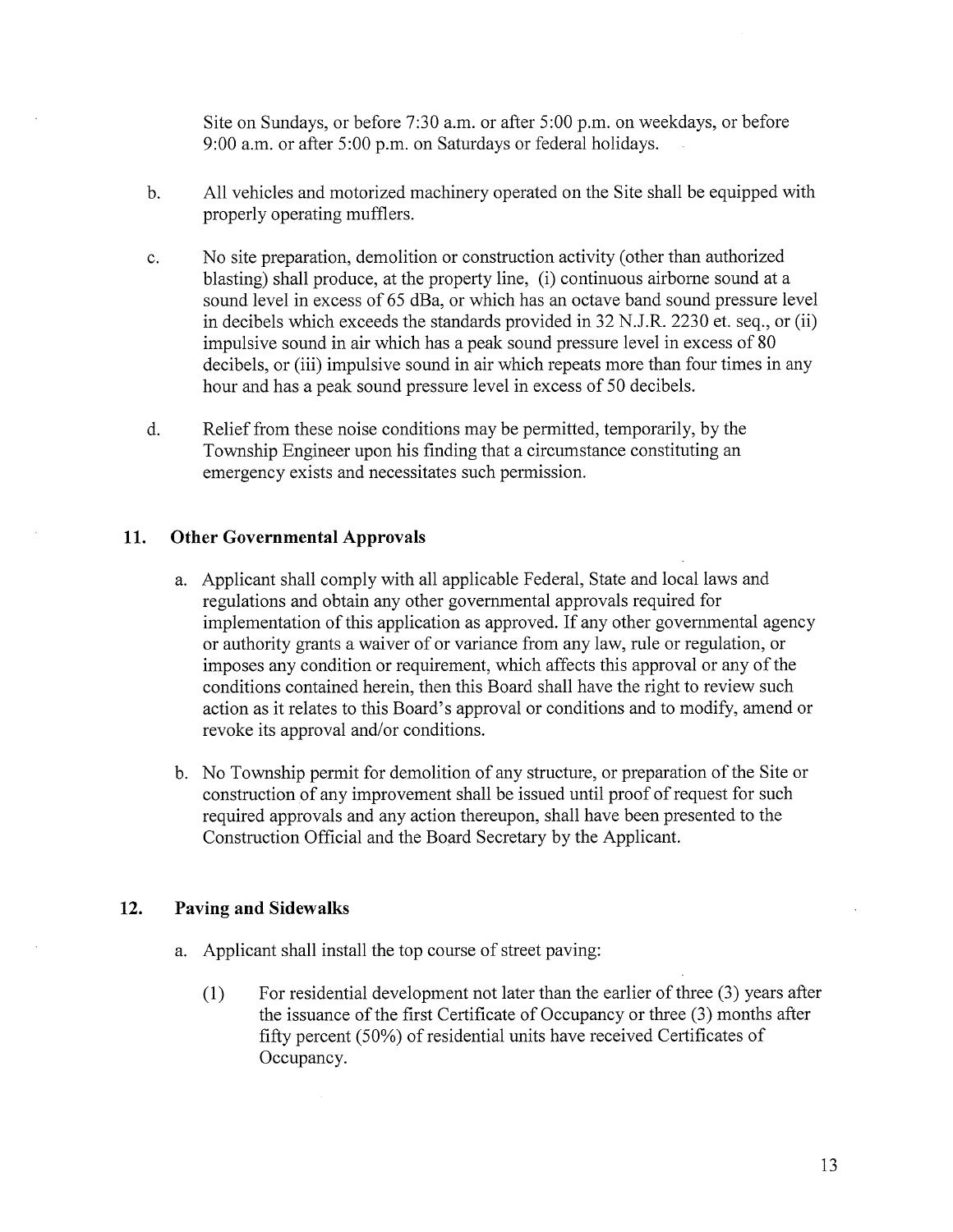(2) For non-residential or mixed-use development, prior to issuance of the first Certificate of Occupancy.

b. All manholes, catch basins, and driveway curbs shall be ramped until the top course of street paving has been installed.

c. All sidewalks shall be constructed of concrete or of non-asphalt payers and shall be not less than four feet wide in a residence district or five feet wide in the Business Improvement District. Existing sidewalks that do not meet prior Township Code requirements shall be replaced to the standard for the new sidewalks.

# 13. Signs

The Board retains jurisdiction over any and all signs until the final Certificate of Occupancy has been issued.

# 14. Traffic and Parking Safety and Enforcement

- a. At the time of applying for a building permit the Applicant shall submit proof of having filed a written request pursuant to, and in accordance with, N.J.S.A. 39:5A-1, requesting that N.J.S.A. 39:1-1 et seq. be made applicable to the roads, streets, driveways, parking areas, etc. within the Site. The Applicant shall provide proof of the governmental action on such request to the Construction Official prior to issuance of the final Certificate of Occupancy.
- b. Lines of sight established for entrance and exit driveways of the Site shall be shown on the as-built site plans, and no structures, trees or plants that would interfere with such lines of sight shall be permitted at any time.
- c. All traffic and parking provisions in the approved site plans or otherwise required by the Board's resolution shall be accomplished prior to issuance of the first Certificate of Occupancy.
- d. The Applicant shall comply with State law and applicable Township ordinances regarding handicapped parking and shall maintain such spaces and all the traffic and parking signage and markings on the Site in good order and repair.

# 15. Utilities for Site Plans and Major Subdivisions

Applicant shall construct all utilities underground as required by law, and shall submit to the Engineering Department <sup>a</sup> written instrument from each serving utility evidencing full compliance with this condition and with Township Code §170-73.A.(17) before issuance of any Certificate of Occupancy.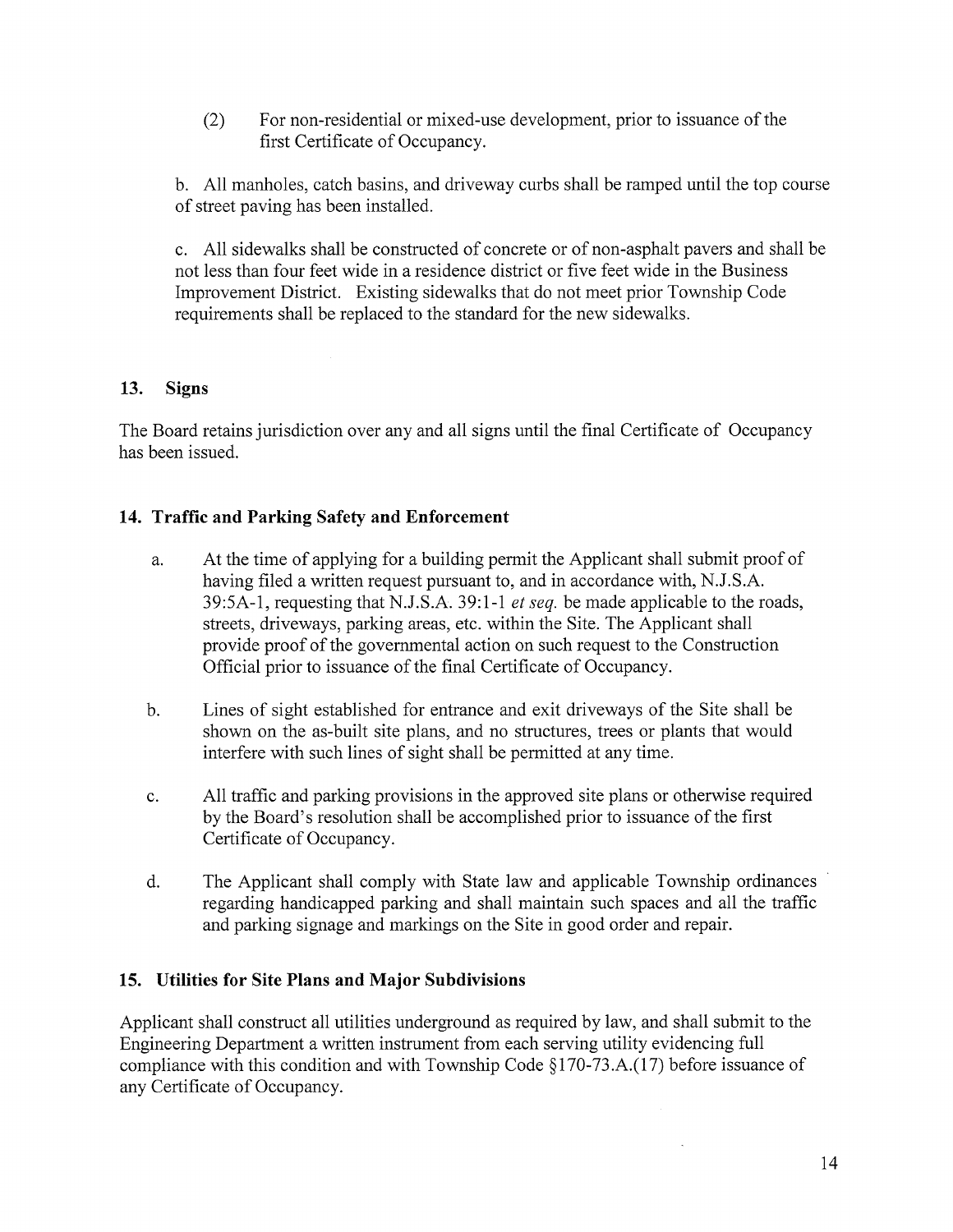## 16. Wetlands

- a. Applicant shall insert on the final subdivision map and/or site plan a metes and bounds description of all wetlands, wetlands transition areas, and buffers on the Site.
- b. Where applicable, each deed for a lot, and the subdivision plat, shall contain the following language: "The lands designated herein contain wetlands and wetlands transition areas. There shall be no disturbance of any kind as to any wetlands or wetlands transition areas unless permitted by N.J.D.E.P. pursuant to law, and Best Management Practices (as defined in N.J.A.C. 7:7A-1 .4 or superseding requirements) for prevention or reduction of adverse impacts upon or pollution of wetlands, wetlands transition areas and buffers shall be followed at all times. This restrictive covenant shall run with the land and be binding upon the grantees, their heirs and successors and assigns.

## 17. Developer's Agreement

Prior to issuance of any permit for site preparation, or construction, the Applicant shall have entered into a Developer's Agreement negotiated with the Township Attorney in conjunction with the Township Engineer.

## 18. Written Response to Memoranda

Prior to issuance of any permit for site preparation, demolition or construction, the Applicant shall have provided written responses to all issues raised in all memoranda from the Township Engineer, or any consultant to the Township, that were considered by the Board in the hearings.

## 19. As-built Plans

A final Certificate of Occupancy shall not be issued until the Applicant shall have submitted to the Construction Official four (4) properly signed and sealed copies each of as-built site plans, surveys and building elevations.